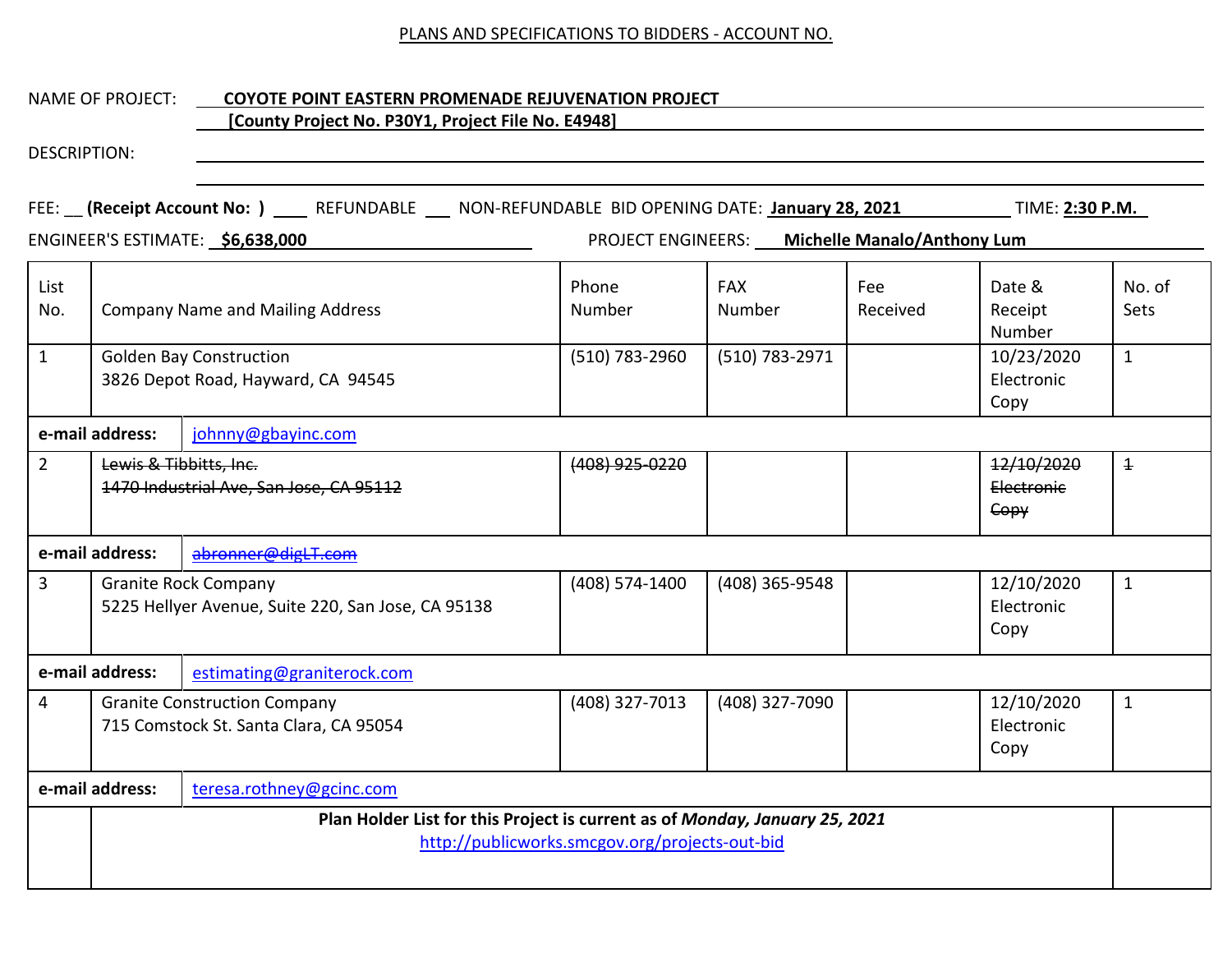# NAME OF PROJECT: **COYOTE POINT EASTERN PROMENADE REJUVENATION PROJECT [County Project No. P30Y1, Project File No. E4948]**

|                |                                                                   | FEE: (Receipt Account No: ) _____ REFUNDABLE ____ NON-REFUNDABLE BID OPENING DATE: January 28, 2021<br>ENGINEER'S ESTIMATE: \$6,638,000 |                                                | PROJECT ENGINEERS: Michelle Manalo/Anthony Lum |  | TIME: 2:30 P.M.                          |                |
|----------------|-------------------------------------------------------------------|-----------------------------------------------------------------------------------------------------------------------------------------|------------------------------------------------|------------------------------------------------|--|------------------------------------------|----------------|
| List<br>No.    | <b>Company Name and Mailing Address</b>                           |                                                                                                                                         | Phone<br>Number                                | <b>FAX</b><br>Fee<br>Received<br>Number        |  | Date &<br>Receipt<br>Number              | No. of<br>Sets |
| 5              | Joseph J. Albanese, Inc.<br>851 Martin Ave, Santa Clara, CA 95050 |                                                                                                                                         | (408) 727-5700                                 | (408) 727-0366                                 |  | 12/11/2020<br>Electronic<br>Copy         | $\mathbf{1}$   |
|                | e-mail address:                                                   | estimating@jjalbanese.com                                                                                                               |                                                |                                                |  |                                          |                |
| 6              |                                                                   | Teichert Construction - Bay Area<br>5200 Franklin Drive, Suite 115, Pleasanton, CA 94588                                                | $(925) 651 - 5700$                             | (925) 651-5799                                 |  | 12/16/2020<br>Electronic<br>Copy         | $\mathbf{1}$   |
|                | e-mail address:                                                   | estimating@teichert.com                                                                                                                 |                                                |                                                |  |                                          |                |
| $\overline{7}$ | Galeb Paving, Inc.                                                | 12340 Saratoga-Sunnyvale Road, Saratoga, CA 95070                                                                                       | (408) 253-4747                                 | (408) 253-4753                                 |  | 12/17/2020<br>Electronic<br>Copy         | $\mathbf{1}$   |
|                | e-mail address:                                                   | lee@galebpaving.com                                                                                                                     |                                                |                                                |  |                                          |                |
| 8              |                                                                   | Interstate Grading & Paving, Inc.<br>128 So. Maple Ave, South San Francisco, CA 94080                                                   | (650) 952-7333;<br>(650) 333-0841              | (650) 952-6851                                 |  | 12/18/2020 &<br>12/23/2020<br>Electronic | $\mathbf{1}$   |
|                | e-mail address:                                                   | tina@igpinc.com; brendan@igpinc.com                                                                                                     |                                                |                                                |  |                                          |                |
|                |                                                                   | Plan Holder List for this Project is current as of Monday, January 25, 2021                                                             | http://publicworks.smcgov.org/projects-out-bid |                                                |  |                                          |                |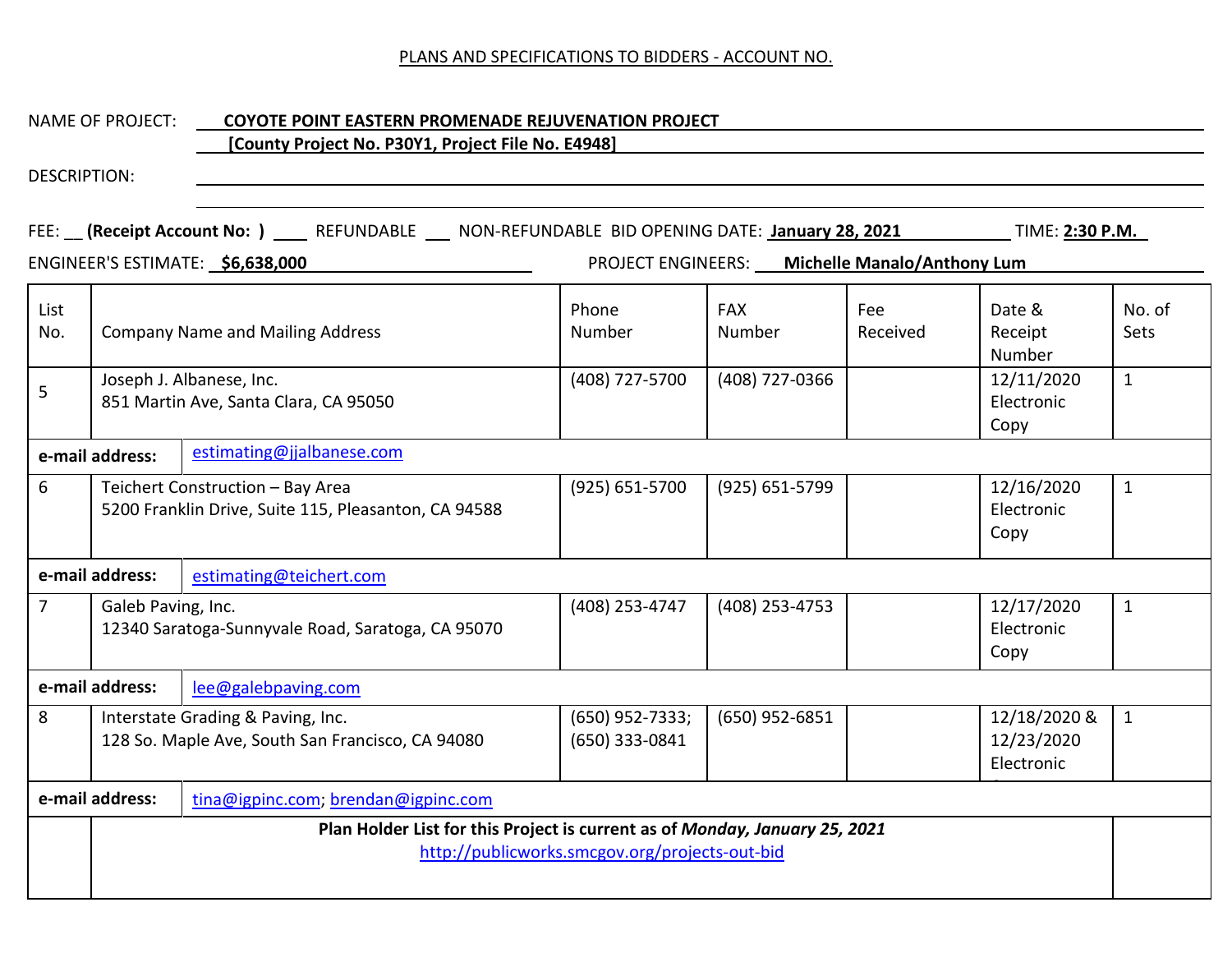## NAME OF PROJECT: **COYOTE POINT EASTERN PROMENADE REJUVENATION PROJECT**

# **[County Project No. P30Y1, Project File No. E4948]**

|             |                                                                     | FEE: (Receipt Account No: ) ____ REFUNDABLE ___ NON-REFUNDABLE BID OPENING DATE: January 28, 2021 |                                                |                                                |  | TIME: 2:30 P.M.                  |                |
|-------------|---------------------------------------------------------------------|---------------------------------------------------------------------------------------------------|------------------------------------------------|------------------------------------------------|--|----------------------------------|----------------|
|             |                                                                     | ENGINEER'S ESTIMATE: \$6,638,000                                                                  |                                                | PROJECT ENGINEERS: Michelle Manalo/Anthony Lum |  |                                  |                |
| List<br>No. | <b>Company Name and Mailing Address</b>                             |                                                                                                   | Phone<br>Number                                | <b>FAX</b><br>Fee<br>Number<br>Received        |  | Date &<br>Receipt<br>Number      | No. of<br>Sets |
| 9           | Yerba Buena Engineering<br>1340 Egbert Ave, San Francisco, CA 94124 |                                                                                                   | (415) 822-4400                                 | (415) 822-0900                                 |  | 12/18/2020<br>Electronic<br>Copy | $\mathbf{1}$   |
|             | e-mail address:                                                     | mgalarza@yerba-buena.net                                                                          |                                                |                                                |  |                                  |                |
| 10          |                                                                     | <b>Brannon Corporation</b><br>10492 Dougherty Avenue, Morgan Hill, CA 95037                       | (408) 294-2910                                 | (408) 294-2920                                 |  | 12/21/2020<br>Electronic<br>Copy | $\mathbf{1}$   |
|             | e-mail address:                                                     | amina@brannondemo.com                                                                             |                                                |                                                |  |                                  |                |
| 11          |                                                                     | <b>Public Restroom Company</b><br>2587 Business Parkway, Minden, NV 89423                         | (888) 888-2060                                 | (888) 888-1448                                 |  | 12/22/2020<br>Electronic<br>Copy | $\mathbf{1}$   |
|             | e-mail address:                                                     | sales@publicrestroomcompany.com                                                                   |                                                |                                                |  |                                  |                |
| 12          | Evans Brothers Inc.                                                 | 4374 Contractors Commons, Suite A, Livermore, CA 94550                                            | (925) 443-0225                                 |                                                |  | 12/29/2020<br>Electronic<br>Copy | $\mathbf{1}$   |
|             | e-mail address:                                                     | wil@evansbrothers.com                                                                             |                                                |                                                |  |                                  |                |
|             |                                                                     | Plan Holder List for this Project is current as of Monday, January 25, 2021                       | http://publicworks.smcgov.org/projects-out-bid |                                                |  |                                  |                |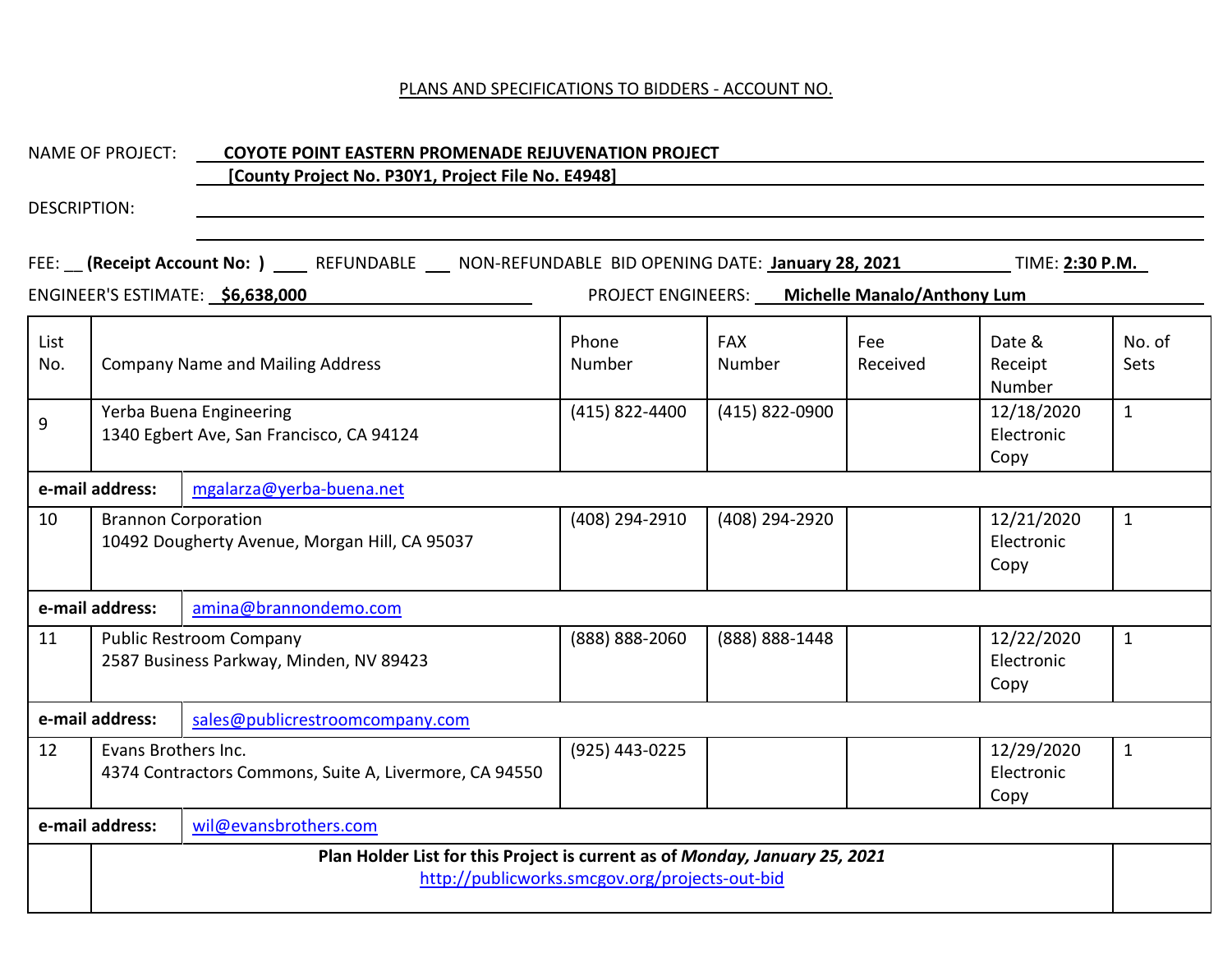|              | <b>NAME OF PROJECT:</b>                                                                                                       | <b>COYOTE POINT EASTERN PROMENADE REJUVENATION PROJECT</b><br>[County Project No. P30Y1, Project File No. E4948]             |                    |                                                |                 |                                  |                |  |
|--------------|-------------------------------------------------------------------------------------------------------------------------------|------------------------------------------------------------------------------------------------------------------------------|--------------------|------------------------------------------------|-----------------|----------------------------------|----------------|--|
| DESCRIPTION: |                                                                                                                               |                                                                                                                              |                    |                                                |                 |                                  |                |  |
|              |                                                                                                                               | FEE: (Receipt Account No: ) REFUNDABLE NON-REFUNDABLE BID OPENING DATE: January 28, 2021<br>ENGINEER'S ESTIMATE: \$6,638,000 |                    | PROJECT ENGINEERS: Michelle Manalo/Anthony Lum |                 | TIME: 2:30 P.M.                  |                |  |
| List<br>No.  |                                                                                                                               | <b>Company Name and Mailing Address</b>                                                                                      | Phone<br>Number    | <b>FAX</b><br>Number                           | Fee<br>Received | Date &<br>Receipt<br>Number      | No. of<br>Sets |  |
| 13           |                                                                                                                               | The Blue Book Building & Construction<br>800 E. Main Street, Jefferson Valley, New York 10535                                | (800) 431-2584     |                                                |                 | 12/29/2020<br>Electronic<br>Copy | $\mathbf{1}$   |  |
|              | jspillo@mail.thebluebook.com<br>e-mail address:                                                                               |                                                                                                                              |                    |                                                |                 |                                  |                |  |
| 14           |                                                                                                                               | <b>SBAY CONSTRUCTION</b><br>2901 Moorpark Ave, Ste 200, San Jose, CA                                                         | (408) 591-3255     |                                                |                 | 1/4/2021<br>Electronic<br>Copy   | $\mathbf{1}$   |  |
|              | e-mail address:                                                                                                               | al@sbayconstruction.com                                                                                                      |                    |                                                |                 |                                  |                |  |
| 15           |                                                                                                                               | Eggli Landscape Contractors, Inc.<br>3585 Haven Ave, Ste G, Menlo Park, CA 94025                                             | (650) 779-4459     |                                                |                 | 1/5/2021<br>Electronic<br>Copy   | $\mathbf{1}$   |  |
|              | e-mail address:                                                                                                               | KHaugen@egglilandscape.com                                                                                                   |                    |                                                |                 |                                  |                |  |
| 16           |                                                                                                                               | Proven Management, Inc.<br>225 3rd Street, Oakland, CA 94607                                                                 | $(510) 671 - 0000$ | $(510) 671 - 1000$                             |                 | 1/6/2021<br>Electronic<br>Copy   | $\mathbf{1}$   |  |
|              | e-mail address:                                                                                                               | bids@provenmanagement.com                                                                                                    |                    |                                                |                 |                                  |                |  |
|              | Plan Holder List for this Project is current as of Monday, January 25, 2021<br>http://publicworks.smcgov.org/projects-out-bid |                                                                                                                              |                    |                                                |                 |                                  |                |  |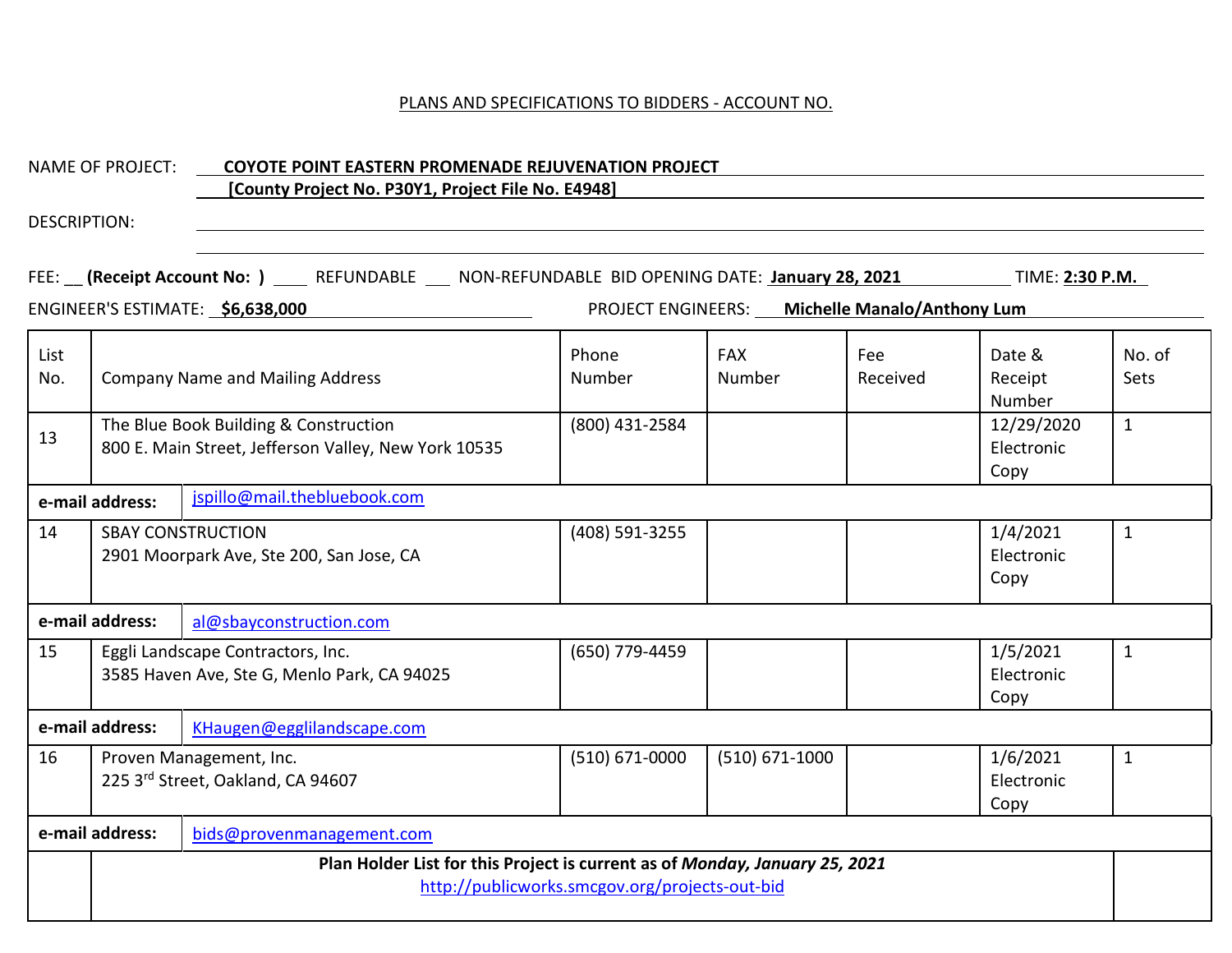#### NAME OF PROJECT: **COYOTE POINT EASTERN PROMENADE REJUVENATION PROJECT**

# **[County Project No. P30Y1, Project File No. E4948]**

|                                                  | FEE: (Receipt Account No: ) ____ REFUNDABLE ___ NON-REFUNDABLE BID OPENING DATE: January 28, 2021<br>. TIME: <u>2:30 P.M. </u><br>ENGINEER'S ESTIMATE: \$6,638,000<br>PROJECT ENGINEERS: Michelle Manalo/Anthony Lum |                                                                              |                                   |                                        |                 |                                         |                                |
|--------------------------------------------------|----------------------------------------------------------------------------------------------------------------------------------------------------------------------------------------------------------------------|------------------------------------------------------------------------------|-----------------------------------|----------------------------------------|-----------------|-----------------------------------------|--------------------------------|
| List<br>No.                                      | <b>Company Name and Mailing Address</b><br>Sanco Pipelines, Inc.                                                                                                                                                     |                                                                              | Phone<br>Number<br>(408) 377-2793 | <b>FAX</b><br>Number<br>(408) 354-7599 | Fee<br>Received | Date &<br>Receipt<br>Number<br>1/7/2021 | No. of<br>Sets<br>$\mathbf{1}$ |
| 17                                               |                                                                                                                                                                                                                      | 727 University Ave., Los Gatos, CA                                           |                                   |                                        |                 | Electronic<br>Copy                      |                                |
| e-mail address:<br>estimating@sancopipelines.com |                                                                                                                                                                                                                      |                                                                              |                                   |                                        |                 |                                         |                                |
| 18                                               |                                                                                                                                                                                                                      | Andrew M. Jordan dba A&B Construction<br>1350 4th Street, Berkeley, CA 94710 | (510) 999-6000                    | (510) 982-3636                         |                 | 1/7/2021<br>Electronic<br>Copy          | $\mathbf{1}$                   |
|                                                  | e-mail address:                                                                                                                                                                                                      | acanlas@a-bconstruction.net                                                  |                                   |                                        |                 |                                         |                                |
| 19                                               | R&B Company<br>939 Broadway                                                                                                                                                                                          |                                                                              | (650) 537-2866                    |                                        |                 | 1/12/2021<br>Electronic<br>Copy         | $\mathbf{1}$                   |
|                                                  | e-mail address:                                                                                                                                                                                                      | mbarriga@rbcompany.com                                                       |                                   |                                        |                 |                                         |                                |
| 20                                               | <b>PACE Supply</b>                                                                                                                                                                                                   | 425 Market Street, Oakland, CA 94607                                         | (925) 239-5468                    |                                        |                 | 1/14/2021<br>Electronic<br>Copy         | $\mathbf{1}$                   |
|                                                  | e-mail address:<br>fvelazquez@pacesupply.com                                                                                                                                                                         |                                                                              |                                   |                                        |                 |                                         |                                |
|                                                  | Plan Holder List for this Project is current as of Monday, January 25, 2021<br>http://publicworks.smcgov.org/projects-out-bid                                                                                        |                                                                              |                                   |                                        |                 |                                         |                                |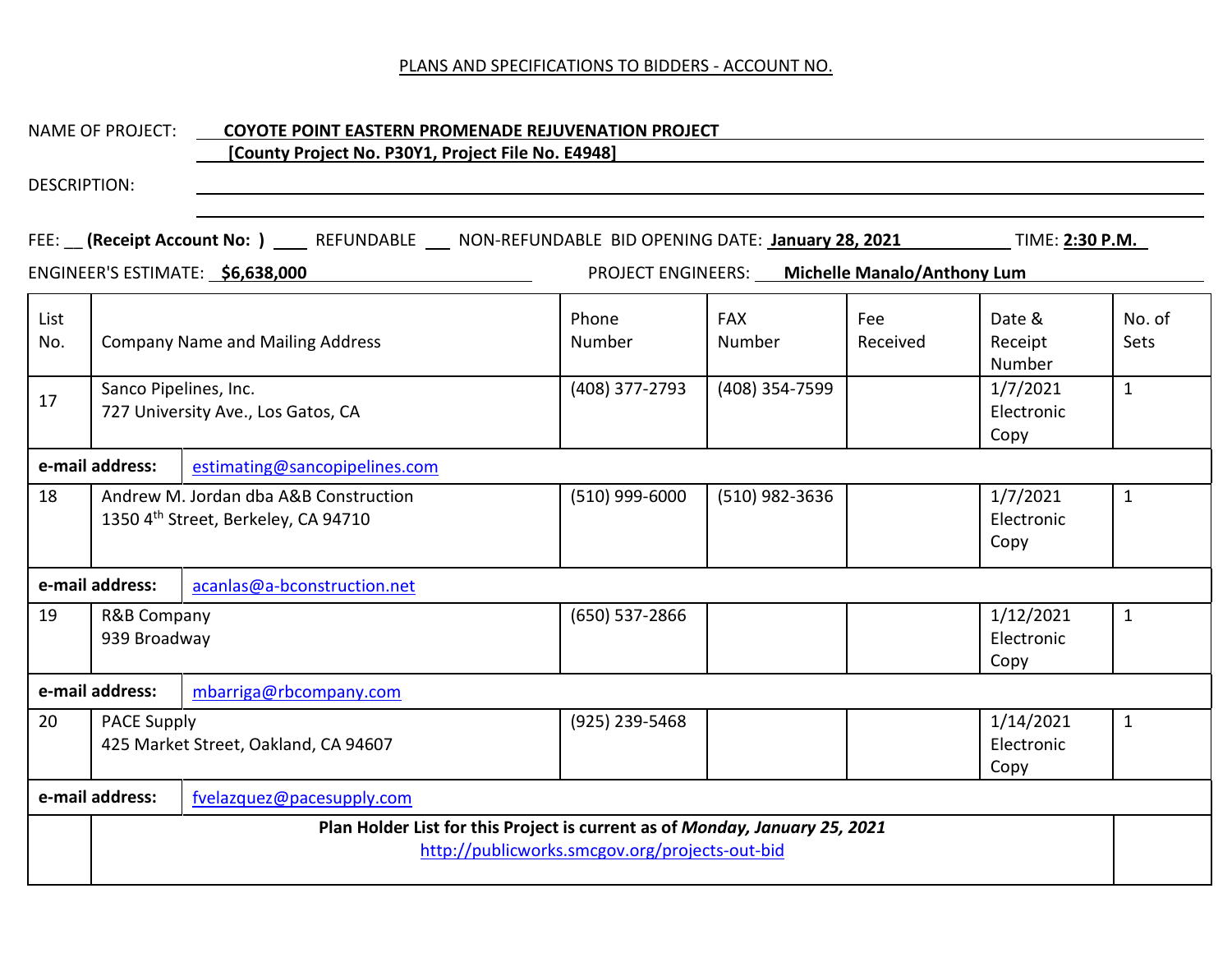#### NAME OF PROJECT: **COYOTE POINT EASTERN PROMENADE REJUVENATION PROJECT**

# **[County Project No. P30Y1, Project File No. E4948]**

|             |                                                                                                                               | FEE: (Receipt Account No: ) ____ REFUNDABLE ___ NON-REFUNDABLE BID OPENING DATE: January 28, 2021 ___________ TIME: 2:30 P.M.<br>ENGINEER'S ESTIMATE: \$6,638,000 |                | PROJECT ENGINEERS: Michelle Manalo/Anthony Lum |                 |                                 |                |
|-------------|-------------------------------------------------------------------------------------------------------------------------------|-------------------------------------------------------------------------------------------------------------------------------------------------------------------|----------------|------------------------------------------------|-----------------|---------------------------------|----------------|
| List<br>No. |                                                                                                                               | <b>Company Name and Mailing Address</b>                                                                                                                           |                | <b>FAX</b><br>Number                           | Fee<br>Received | Date &<br>Receipt<br>Number     | No. of<br>Sets |
| 21          |                                                                                                                               | Gordon N. Ball, Inc.<br>333 Camille Avenue, CA 94507                                                                                                              |                | (925) 838-5915                                 |                 | 1/14/2021<br>Electronic<br>Copy | $\mathbf{1}$   |
|             | e-mail address:                                                                                                               | estimating@ballconco.com                                                                                                                                          |                |                                                |                 |                                 |                |
| 22          |                                                                                                                               | JJR Construction, Inc.<br>1120 Ninth Avenue, San Mateo, CA 94402                                                                                                  | (650) 343-6109 | (650) 343-6207                                 |                 | 1/14/2021<br>Electronic<br>Copy | $\mathbf{1}$   |
|             | e-mail address:                                                                                                               | carlos@jjrconstruction.com                                                                                                                                        |                |                                                |                 |                                 |                |
| 23          | O'Grady Paving, Inc.<br>2513 Wyandotte Street, Mountain View, CA 94043                                                        |                                                                                                                                                                   | (650) 966-1926 | (650) 966-1946                                 |                 | 1/15/2021<br>Electronic<br>Copy | $\mathbf{1}$   |
|             | e-mail address:                                                                                                               | estimating@ogradypaving.com                                                                                                                                       |                |                                                |                 |                                 |                |
| 24          | St. Francis Electric                                                                                                          | 975 Carden St San Leandro Ca                                                                                                                                      | 510-750-8310   |                                                |                 | 1/15/2021<br>Electronic<br>Copy | $\mathbf{1}$   |
|             | e-mail address:<br>twong@sfe-inc.com                                                                                          |                                                                                                                                                                   |                |                                                |                 |                                 |                |
|             | Plan Holder List for this Project is current as of Monday, January 25, 2021<br>http://publicworks.smcgov.org/projects-out-bid |                                                                                                                                                                   |                |                                                |                 |                                 |                |